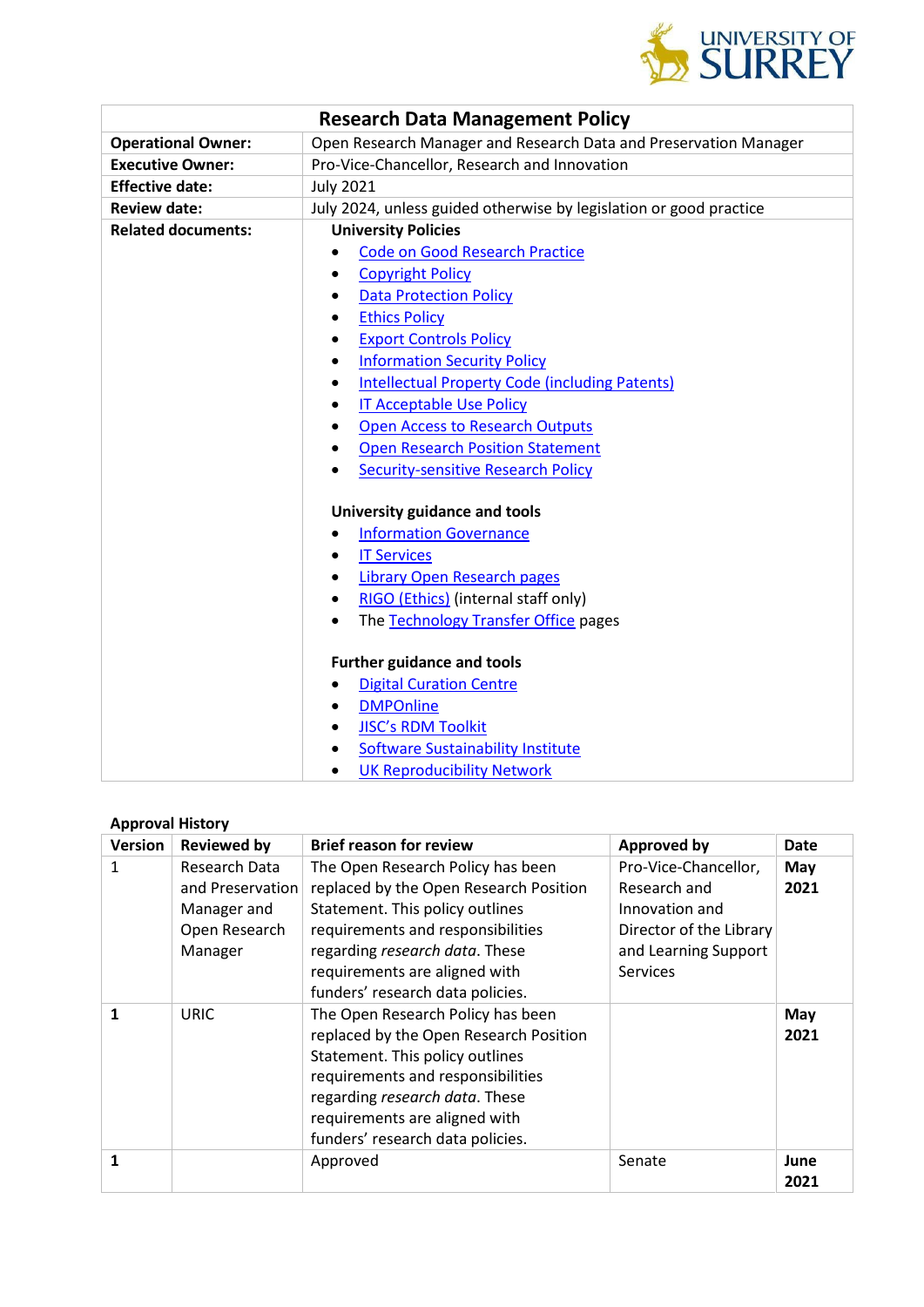### **1 Introduction**

#### 1.1 **Purpose**

1.1.1 The University of Surrey is committed to openness in research, as articulated in our Open [Research Position Statement,](https://www.surrey.ac.uk/research/excellence/open-research) which serves as an overarching framework for the current policy. We recognise the role of open research data in advancing scholarship, demonstrating academic integrity, and increasing transparency in research. Good practices in the management, dissemination, and preservation of research data are vital to a culture of open research. The University is committed to fulfilling compliance requirements around research data from third parties such as funders, publishers, government agencies, and external sponsors (see 3.5 legislative context).

#### **1.2 Scope**

1.2.1 This policy applies to all research data regardless of whether the research is funded or unfunded. It applies to all researchers but is unlikely to apply to undergraduate research except in exceptional circumstances (e.g. contributions towards publishable research).

### **1.3 Definitions**

**Data Management Plan.** A document addressing how research data will be captured, managed, stored, shared, and published, and how the integrity, security, and confidentiality of data will be maintained. It should be updated as necessary throughout active research projects.

**Metadata.** Any documentation and descriptive information relevant to research data and research conclusions can be considered metadata. Some scholarly communities may have formal metadata standards for research data, which researchers should follow when appropriate. Metadata records in this policy refer to descriptive information about research data that is held by the Library to facilitate discoverability, sharing, and retention.

**Open Access repository**. An Open Access repository is an online database of research outputs, configured to support the storage, online discovery and machine-readability of its content. Institutional repositories, such as the University of Surrey Open Access repository, hold the research outputs of their institution. They can include publications, theses, research data and other research outputs; Open Access as well as restricted items; and full texts as well as bibliographic records. Subject or disciplinary repositories, such as PubMedCentral, can host outputs from several institutions.

**Research data.** The University of Surrey considers research data to be any material collected, observed, processed, or created for the purpose of analysis and on which research findings and outputs are based. This includes data and documentation which is commonly accepted in the scholarly community as necessary for validation or replication of research findings. Research data may be in digital or non-digital formats.

**Researchers.** The University of Surrey defines researchers as members of the University, including staff, doctoral and postgraduate students, visiting researchers, and those who conduct research on University premises, use University facilities for research, or work on University research projects.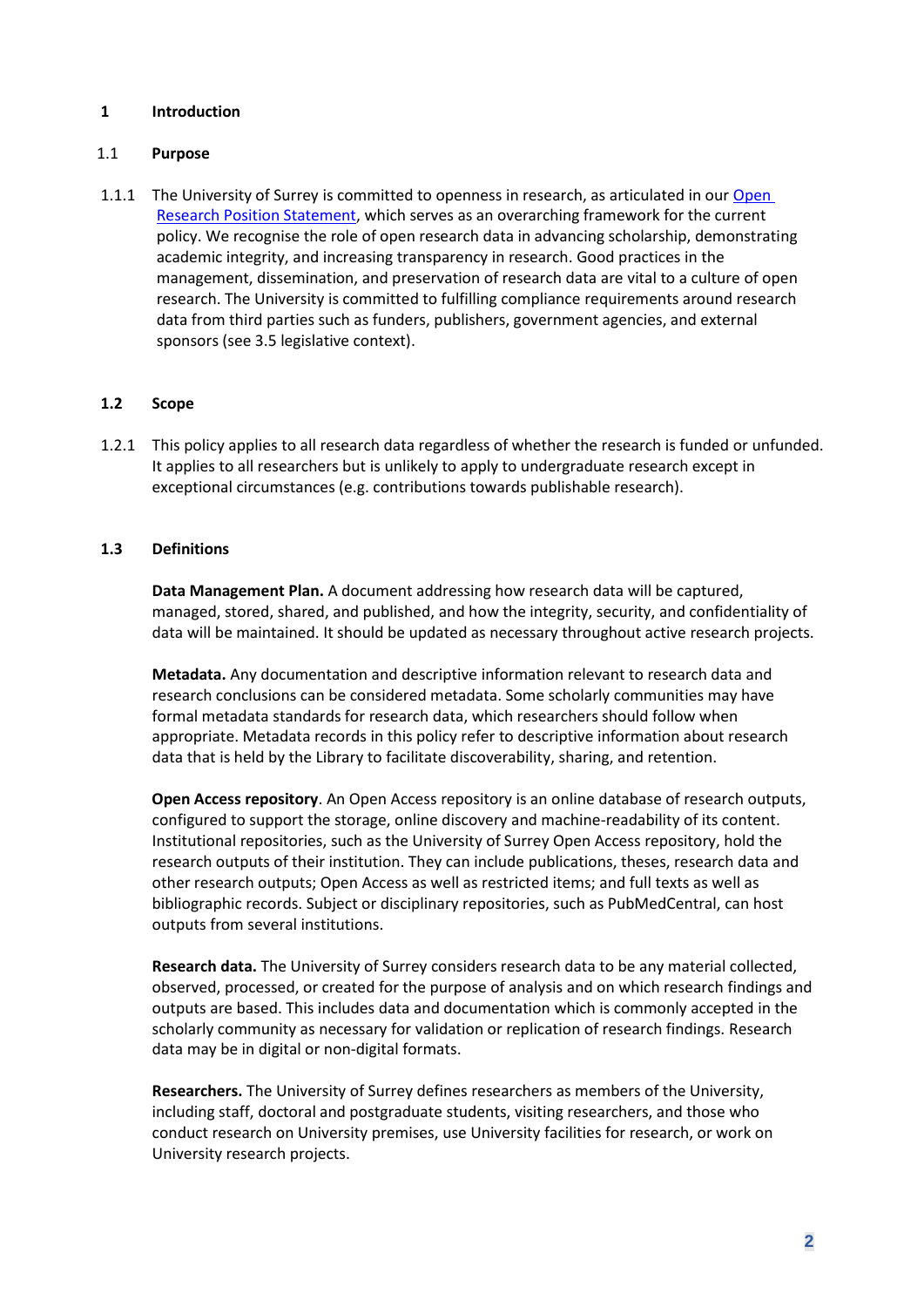## **2 Policy Principles**

- 2.1 Research data will be managed throughout the research data lifecycle in accordance with other University policies and legal, funder, regulatory, and ethical requirements. Researchers are expected to manage and respect any confidentiality, privacy, national security, indigenous rights, and intellectual property aspects of their research data.
	- Principal investigators are responsible for ensuring all members of the research team abide by the University's research data management requirements, including making sure all members of the research team are aware of and abide by any applicable data management plans created.
- 2.2 Any research activity where research data may be created or re-used should include at the outset a data management plan. These plans are to be updated and maintained during the life of the research project.
	- Researchers, in particular principal investigators, are responsible for creating and updating a research data management plan for research projects in accordance with funder and university expectations.
- 2.3 For data underpinning published research findings, reasonable efforts should be made to make them available for access and re-use with as few restrictions as possible, where legally, ethically and commercially appropriate. This should be done in a timely manner, no later than 12 months after publication or as soon as required by publishers and funders.
- 2.4 Where it can be made accessible, research data should be deposited in a data service, disciplinary data repository, or the University's Open Access repository as appropriate.
	- Researchers are responsible for identifying, preparing, and transferring data for sharing and/or preservation to appropriate repositories, including the University's repository. In special cases, Library and IT Services may facilitate transfer and dissemination (e.g. very large datasets or sensitive data).
- 2.5 Unless explicitly stated in a collaborative contract where Intellectual Property Right (IPR) or data responsibility is retained by another institution, all research data must be registered with the University by creating a metadata record in the University's repository, even if the data is hosted elsewhere (e.g., in a third-party repository).
	- Researchers are responsible for registering their research data by creating a metadata record in the University's repository or by sending a link to an existing repository record to the Library's Open Research team. Metadata and data records created in the University repository are considered registered. The Library will be responsible for holding and making publicly available these metadata records.
- 2.6 Research data that substantiate research findings or is of long-term value should be preserved in an appropriate format with adequate documentation for verification and reuse for a minimum of 10 years from project end or as long as is mandated by funder, ethical, legal, or regulatory requirements.
- 2.7 A data access or availability statement should be included in published papers. It should describe where and on what terms supporting research data may be accessed.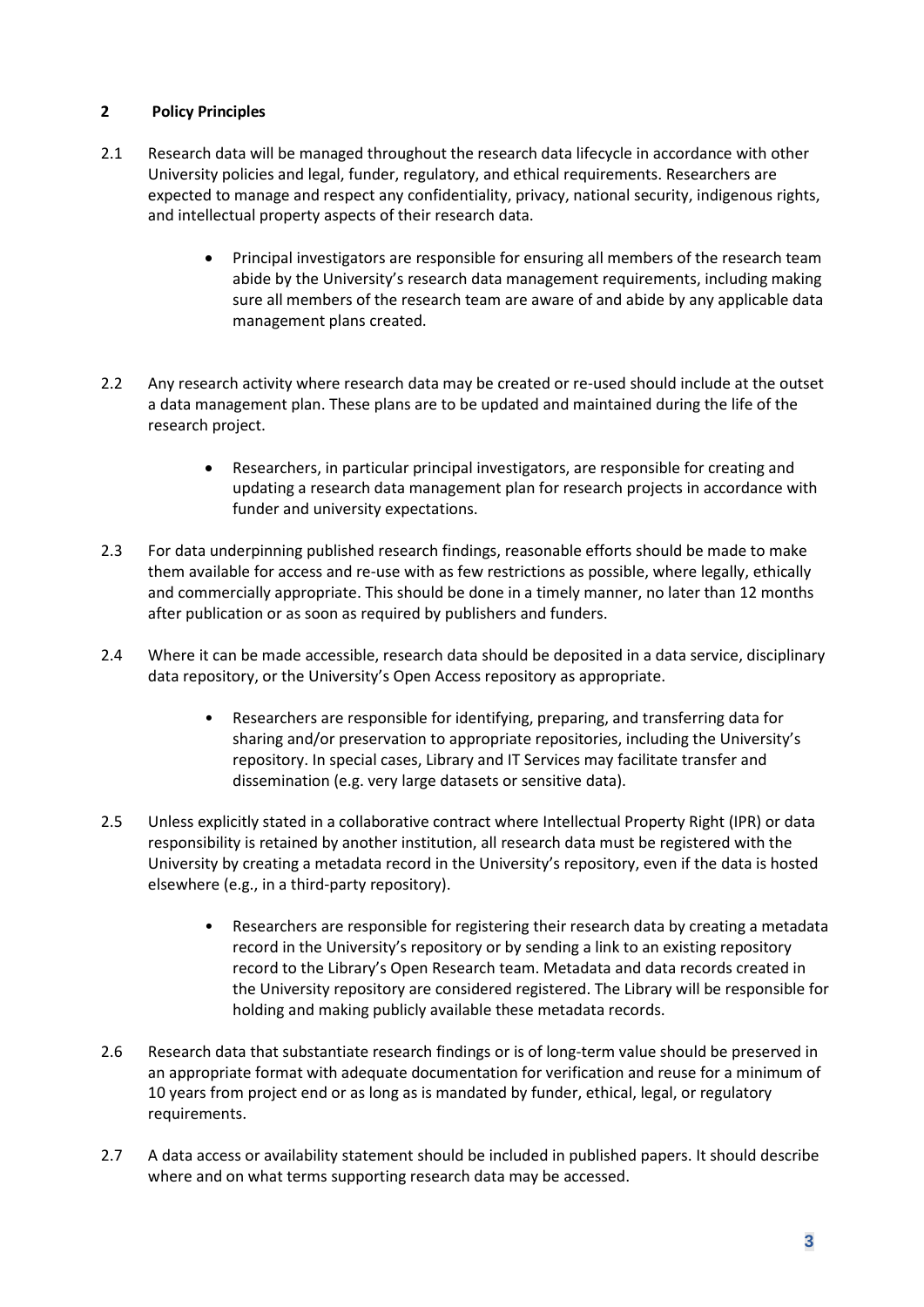## **3 Governance Requirements**

### **3.1 Implementation / Communication Plan**

- 3.1.1 The policy will be publicly available on th[e University of Surrey](https://www.surrey.ac.uk/about/policies)'s policy website. It will also be promoted via news posts, presentations, and direct communication with relevant staff.
- 3.1.2 Implementation of the policy will be supported by policy specific guidance on the Library's Open Research website, including links to other relevant guidance, e.g. Research Integrity and Governance Office, Data Protection, IT Services, funders policies, etc.
- 3.1.3 The Open Research team, based in the Library, will provide advice, guidance, support, and training on all elements of research data management and open data before, during, and after research is undertaken.
- 3.1.4 Heads of Departments/Schools and others responsible for research staff and students are responsible for ensuring that researchers in their areas are aware of the University's policy and supporting guidelines and procedures regarding research data management.
- 3.1.5 IT Services are responsible for providing technical infrastructure for the storage and backup of research data during active research as appropriate.

### **3.2 Exceptions to this Policy**

3.2.1 Research data subject to funder, regulatory, and contractual requirements should be managed according to those requirements and any exceptions should be approved by the sponsor, funder, or relevant authority. This policy applies in the absence of any superseding requirements or contracts. External researchers may be exempted from this policy with approval from the relevant principal investigator.

#### **3.4 Review and Update**

3.4.1 This policy should be reviewed every 2 years, unless changes in regulations, other policies or improvements to its implementation require an interim update. Minor interim changes such as change of a role title or other titles or names or typos, which do not change the meaning of the policy will be handled by the operational owner. Major changes, i.e. anything that alters the meaning of the policy or are substantial, will be submitted via the full approval route.

#### **3.5 Legislative context**

Many funders and charities have policies that apply to universities and researchers. UK Research and Innovation (UKRI) expects researchers to comply with a set of principles surrounding research data management and open data. This includes the Concordant on Open Research Data [\(https://www.ukri.org/files/legacy/documents/concordatonopenresearchdata](https://www.ukri.org/files/legacy/documents/concordatonopenresearchdata-pdf/)[pdf/\)](https://www.ukri.org/files/legacy/documents/concordatonopenresearchdata-pdf/). UKRI also has a Common Principles on Research Data [\(https://www.ukri.org/wp](https://www.ukri.org/wp-content/uploads/2020/10/UKRI-020920-GuidanceBestPracticeManagementResearchData.pdf)[content/uploads/2020/10/UKRI-020920-GuidanceBestPracticeManagementResearchData.pdf\)](https://www.ukri.org/wp-content/uploads/2020/10/UKRI-020920-GuidanceBestPracticeManagementResearchData.pdf)

Individual research councils have published clear expectations of organisations in receipt of research funding regarding research data management. These individual policies are meant to be understood in conjunction with the Concordant on Open Research Data and UKRI's Common Principles on Data Policy. Similarly, Wellcome Trust is a signatory of the Concordant on Open Data and has its own outputs policy.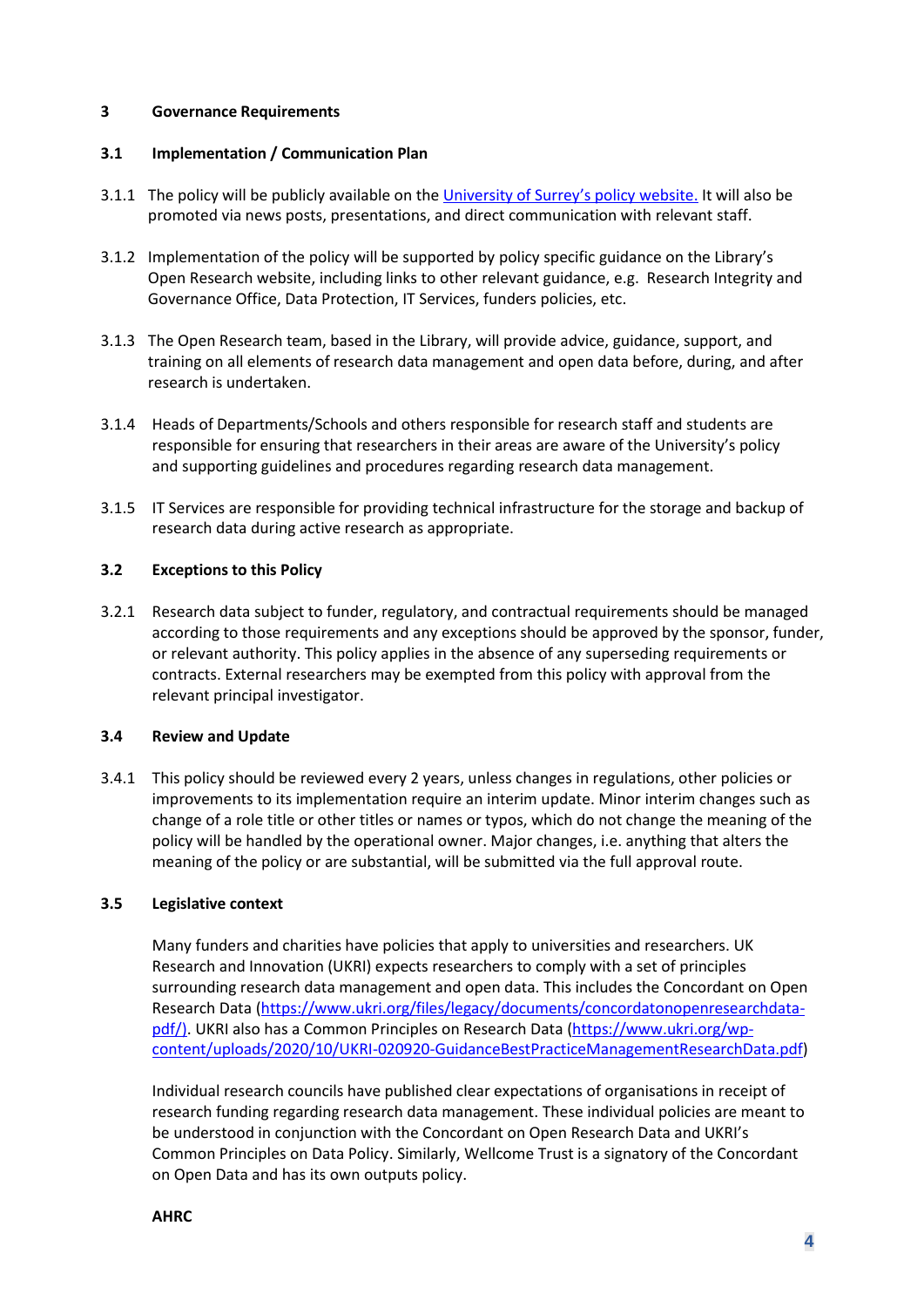[https://www.ukri.org/apply-for-funding/before-you-apply/your-responsibilities-if-you-get](https://www.ukri.org/apply-for-funding/before-you-apply/your-responsibilities-if-you-get-funding/making-research-data-open/)[funding/making-research-data-open/](https://www.ukri.org/apply-for-funding/before-you-apply/your-responsibilities-if-you-get-funding/making-research-data-open/)

#### **BBSRC**

<https://bbsrc.ukri.org/about/policies-standards/data-sharing-policy/>

## **CRUK**

Data Sharing and Preservation strategy: [https://www.cancerresearchuk.org/funding-for-researchers/applying-for-funding/policies](https://www.cancerresearchuk.org/funding-for-researchers/applying-for-funding/policies-that-affect-your-grant/submission-of-a-data-sharing-and-preservation-strategy)[that-affect-your-grant/submission-of-a-data-sharing-and-preservation-strategy](https://www.cancerresearchuk.org/funding-for-researchers/applying-for-funding/policies-that-affect-your-grant/submission-of-a-data-sharing-and-preservation-strategy)

#### **EPSRC**

Principles[: https://epsrc.ukri.org/about/standards/researchdata/principles/](https://epsrc.ukri.org/about/standards/researchdata/principles/) Expectations: <https://epsrc.ukri.org/about/standards/researchdata/expectations/>

#### **ESRC**

<https://esrc.ukri.org/funding/guidance-for-grant-holders/research-data-policy/>

#### **European Commission**

All Horizon 2020 projects are subject to the Guidelines on FAIR Data Management: [https://ec.europa.eu/research/participants/data/ref/h2020/grants\\_manual/hi/oa\\_pilot/h202](https://ec.europa.eu/research/participants/data/ref/h2020/grants_manual/hi/oa_pilot/h2020-hi-oa-data-mgt_en.pdf) [0-hi-oa-data-mgt\\_en.pdf](https://ec.europa.eu/research/participants/data/ref/h2020/grants_manual/hi/oa_pilot/h2020-hi-oa-data-mgt_en.pdf)

#### **MRC**

Good Research Practice Guidance: [https://www.mrc.ac.uk/documents/pdf/good-research](https://www.mrc.ac.uk/documents/pdf/good-research-practice-guidelines-and-standards/)[practice-guidelines-and-standards/](https://www.mrc.ac.uk/documents/pdf/good-research-practice-guidelines-and-standards/)

Sharing of Research Data from Population and Patient Studies: [https://www.mrc.ac.uk/publications/browse/mrc-policy-and-guidance-on-sharing-of](https://www.mrc.ac.uk/publications/browse/mrc-policy-and-guidance-on-sharing-of-research-data-from-population-and-patient-studies/)[research-data-from-population-and-patient-studies/](https://www.mrc.ac.uk/publications/browse/mrc-policy-and-guidance-on-sharing-of-research-data-from-population-and-patient-studies/)

Data from Clinical Trials and Public Health Intervention Studies: [https://www.mrc.ac.uk/research/policies-and-guidance-for-researchers/open-research-data](https://www.mrc.ac.uk/research/policies-and-guidance-for-researchers/open-research-data-clinical-trials-and-public-health-interventions/)[clinical-trials-and-public-health-interventions/](https://www.mrc.ac.uk/research/policies-and-guidance-for-researchers/open-research-data-clinical-trials-and-public-health-interventions/)

#### **NERC**

Data Policy Guidance: [https://nerc.ukri.org/research/sites/environmental-data-service-eds/policy/datapolicy](https://nerc.ukri.org/research/sites/environmental-data-service-eds/policy/datapolicy-guidance/)[guidance/](https://nerc.ukri.org/research/sites/environmental-data-service-eds/policy/datapolicy-guidance/)

Data Value Checklist: [https://nerc.ukri.org/research/sites/environmental-data-service-eds/policy/data-value](https://nerc.ukri.org/research/sites/environmental-data-service-eds/policy/data-value-checklist/)[checklist/](https://nerc.ukri.org/research/sites/environmental-data-service-eds/policy/data-value-checklist/)

#### **STFC**

https://stfc.ukri.org/about-us/our-purpose-and-priorities/requesting-information-from-ukresearch-and-innovation/scientific-data-policy/

#### **Wellcome Trust**

Data, Software and Materials Management and Sharing policy: [https://wellcome.ac.uk/grant-funding/guidance/data-software-materials-management-and](https://wellcome.ac.uk/grant-funding/guidance/data-software-materials-management-and-sharing-policy)[sharing-policy](https://wellcome.ac.uk/grant-funding/guidance/data-software-materials-management-and-sharing-policy)